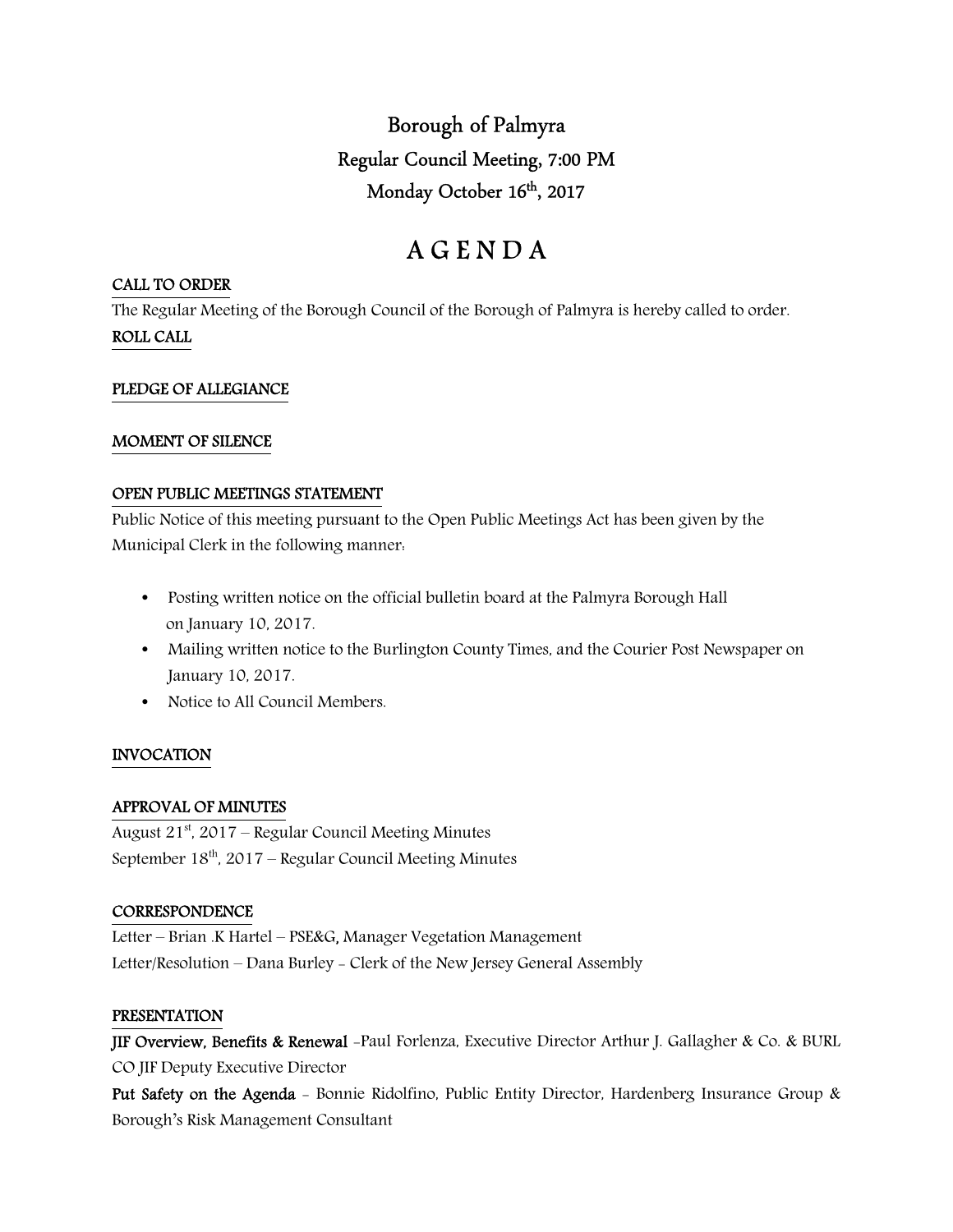# PUBLIC PORTION

This public portion is for discussion on professional updates, resolutions and ordinances listed on the agenda. Please sign in at the podium, state your name and address for the record. Council will give all comments appropriate consideration. Each citizen will be allotted up to five (5) minutes to speak, in order to allow everyone an opportunity to ask questions and express their opinions or concerns. Please direct all comments to the Mayor. Each citizen may only speak once during each public portion.

## ORDINANCES ON FIRST READING Public Hearing November 20<sup>th</sup>, 2017

ORDINANCE 2017-12, An Ordinance Amending Chapter 121 of the Code of the Borough of Palmyra Governing "Fire Prevention" to Include Key Lock Box Installation

# ORDINANCES ON SECOND READING Public Hearing

Ordinance 2017-11, An Ordinance of the Borough of Palmyra, County of Burlington and State of New Jersey, Establishing an Abandoned Property List in Accordance with N.J.S.A. 55:19-55.

# RESOLUTIONS Consent Agenda

Resolution 2017-213 to Resolution 2017-221 will be enacted as a single motion, if any resolution needs additional discussion it will be removed from the consent agenda and voted on separately.

- Resolution 2017-213, Resolution Awarding a Contract to Environmental Resolutions, Inc. (ERI) for the Filmore Avenue Improvement Project in the Amount of \$16,250.00 Per Their Proposal Dated May 23<sup>rd</sup>, 2017 excluding Item#1 (previously completed) and Optional Item #2.
- Resolution 2017–214, Resolution Appointing Selina Korab as Community Center Scheduling Assistant Effective October 20<sup>th</sup>,2017 per the Terms of her Offer of Employment dated October 5 th, 2017
- Resolution 2017–215, Resolution Appointing Christiana Quinton as Community Center Scheduling Assistant Effective October  $20<sup>th</sup>$ , 2017 per the Terms of her Offer of Employment dated October  $5<sup>th</sup>$ , 2017
- Resolution 2017-216, Resolution Awarding a Contract to New Cingular Wireless PCS, LLC (owned by AT&T Mobility II LLC) for the Leasing of Space for Installation of Cellular Antennae Array and Ground Space for the Borough's Telecommunications Tower Bid Project in the monthly rental amount of \$2,800.00 for year One of the Initial Five Year Term for Location 1 Antennae Rad Center at 137'.
- Resolution 2017–217, Resolution Appointing Ellen Adams as Part-time Substitute Crossing Guard for the Borough of Palmyra Effective October 16<sup>th</sup>, 2017
- Resolution 2017-218, Resolution Awarding Change Order #1 to Whirl Construction for the Riverbank Park Improvement Project in the amount of \$300.00 for Supply and Install of Additional Asphalt
- Resolution 2017-219, Resolution Approving Participation With the State of New Jersey Federal Grant Program Administered by the Division of Criminal Justice, Department of Law and Public Safety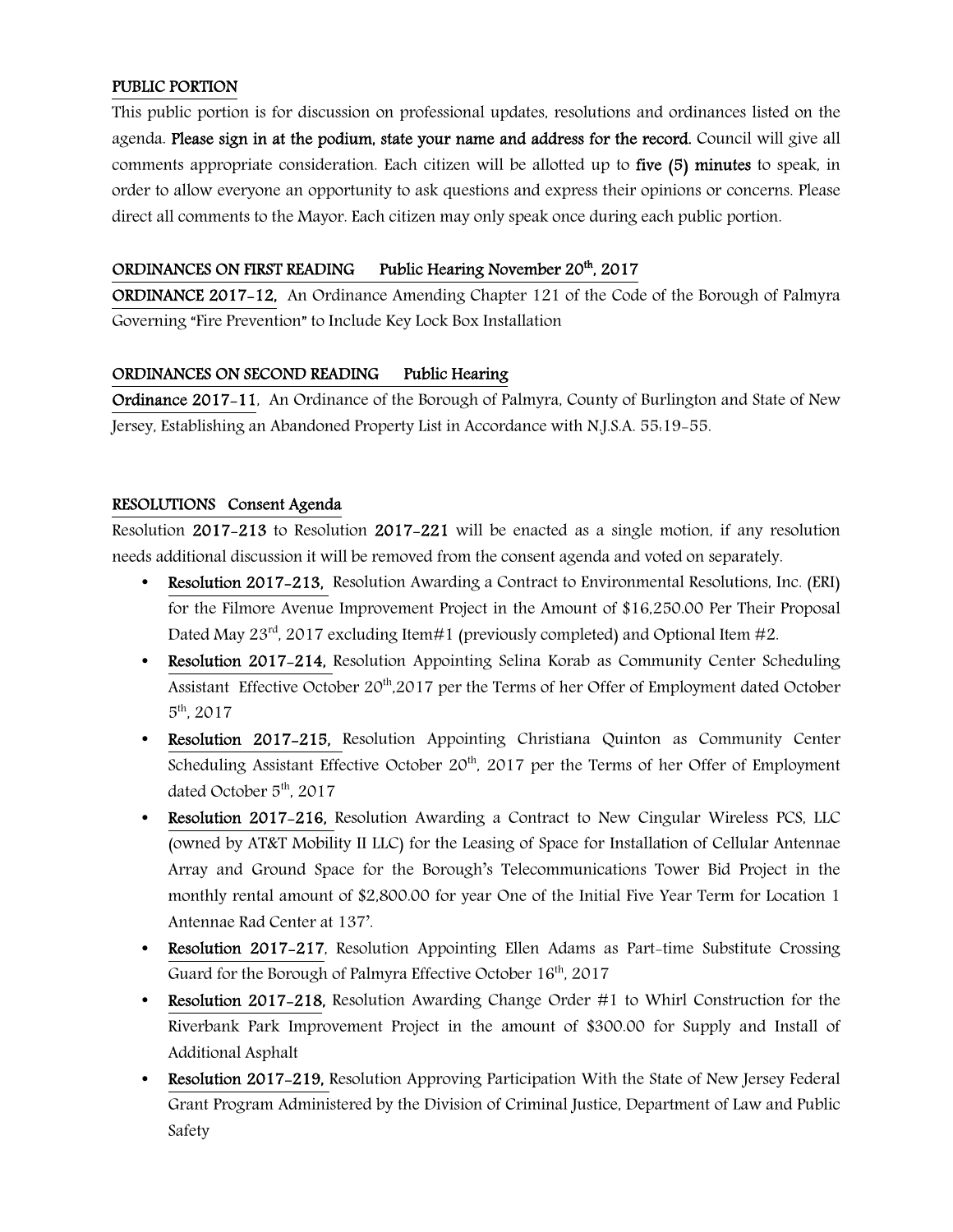- Resolution 2017-220, Resolution Authorizing Purchase of Ladder Fire Truck from Pierce Manufacturing of Appleton, WI., Through the Houston-Galveston Area Council Cooperative Purchasing Program in the Amount not to exceed \$1,006,531.00, subject to completing all Local Public Contracts Law advertising and other requirements, and the Chief Financial Officer's Certification.
- Resolution 2017-221, Resolution Authorizing the Payment of Bills for the Month of October 2017 In the Amount of \$1,498,010.18

## MOTION TO APPROVE TREASURERS REPORTS

• September 2017

## COMMUNITY SPOTLIGHT

- Palmyra Halloween Parade
- Veterans Day Celebration
- $70<sup>th</sup>$  Anniversary Celebration Troop 9 Boy Scouts

## DISCUSSION ITEMS

## NEW Business

- Christmas/ New Year's Holiday
- Donation Request: Independence Fire Company No 1
- FNMA vs Palmyra Housing Rehabilitation Program
- Palmyra Ambulance/EMS: potential shared service & agreement

## OLD Business

- Palmyra Promenade Park
- Anthony's Barbershop Mural
- 40 Mayors/ 40 Developers Networking Event

## ADMINISTRATOR REPORT

- Code Enforcement Officer Update
- Best Practices Inventory due October  $20^{th}$ , 2017, public presentation November  $6^{th}$ , 2017
- 2018 Budget process
- Community Center plans key access
- Waterfront Development Permit
- Ladder Firetruck Purchase
- Orchard Avenue proposed Improvements
- Legion Field Improvements Project Bid Opening November  $1<sup>st</sup>$ , 2017
- Riverbank Beach Clean-up October  $23<sup>rd</sup>$  thru  $25<sup>th</sup>$ , 2017
- Bank interest and fees
- Palmyra Police Association/ CBA Negotiations need dates
- Audit of Senior and Disable Deductions